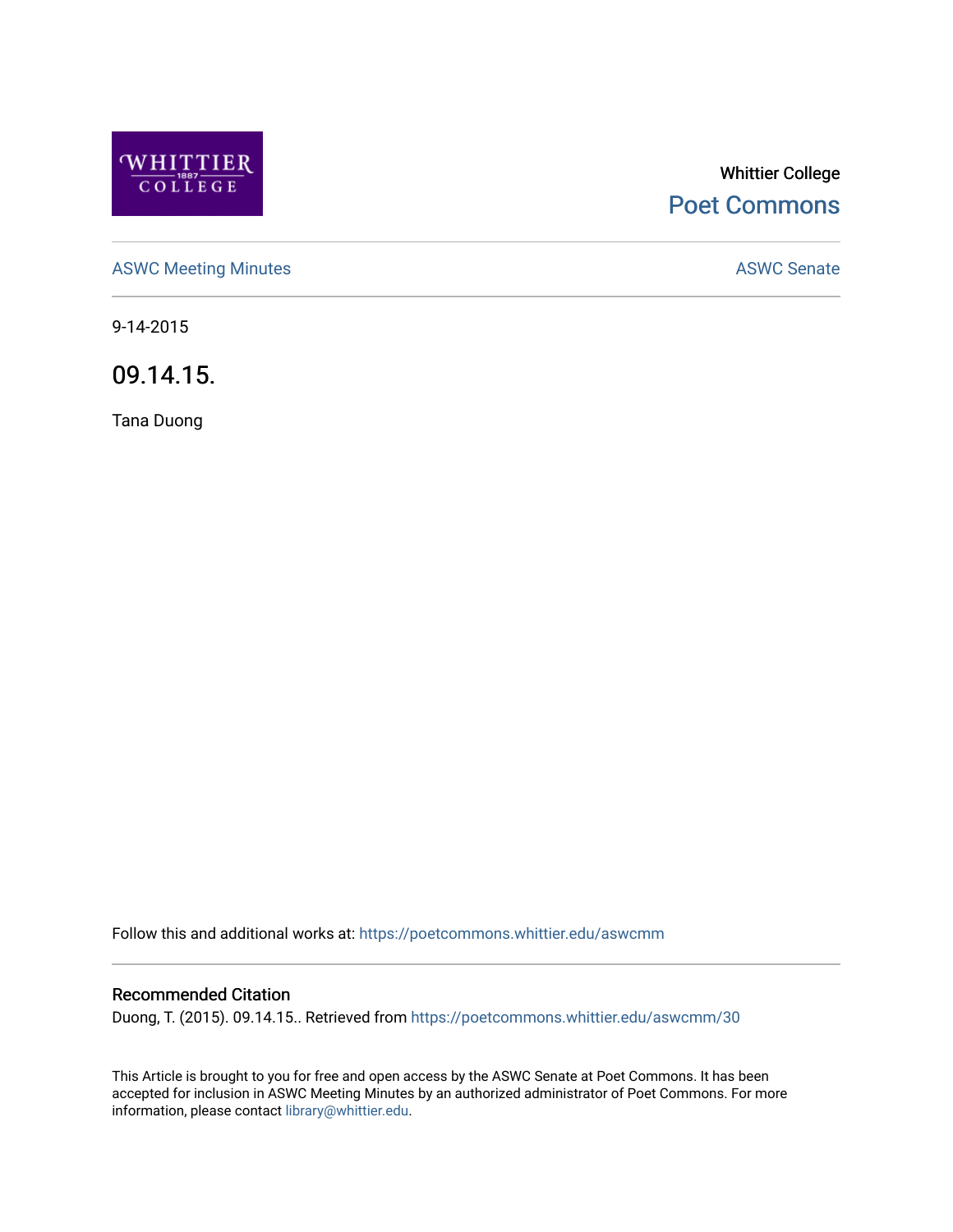

# **Meeting Minutes for September 14, 2015**

**I.** Meeting is called to order at 7:06PM

# **II. Inspirational quote Sen. Martin**

**III.** "If everyone is moving forward together, then success takes care of itself"

*-Henry Ford*

# **IV. Mission Statement**

a. The ASWC Senate, as the governing body of the Associated Students of Whittier College, is dedicated to the betterment of the college as an institution and as a member of the broader community. The Senate shall assist on-campus clubs and organizations in creating, promoting and implementing dynamic programs and events that involve students and add value to their educational experience. This body will act as an open forum for students to voice their opinions and desires, always keeping the best interests of the ASWC in mind. In all of its actions, the Senate will serve the students first with integrity, dedication, responsibility and

# **Read by Sen. Ringgold**

# **V. Roll Call- Secretary Duong**

- **a.** Present: President Robert Duarte, Vice-President Amer Rashid, Treasurer Cesar Zamora, Secretary Tana Duong, Director Cody Allman, Director Leah Boynton, Sen. Michelle Ordonez, Sen. Hannah Martin, Sen. Erica Wendt Sen. John Parviainen, Sen. Katie Clendening, Sen. Lorena Heymans, Sen. Alfredo Santacruz, Sen. Alyssa Kimbell, Sen. Rudy Marquez, Sen. Jazmin Ringgold, Sen. Jacob Contreras, Sen. Priscilla Rodriguez, Sen. Vica Malgina, Sen. Will McKenzie, Dr. Kjellberg, Dr. Morris
- **b.** Absent excused: Dr. Sobers
- **c. Unexcused:**

# **VI. Minutes Amendment/Approval**

**a.** Already approved

# **Personnel Issue**

# **VII. President's Message- President Duarte**

- a. flipped the table set up in Villalobos
- b. environmental improvements-

a. Pres. Herzberger plan concerning green grass

c. thank you to everyone for attending, please help yourself to food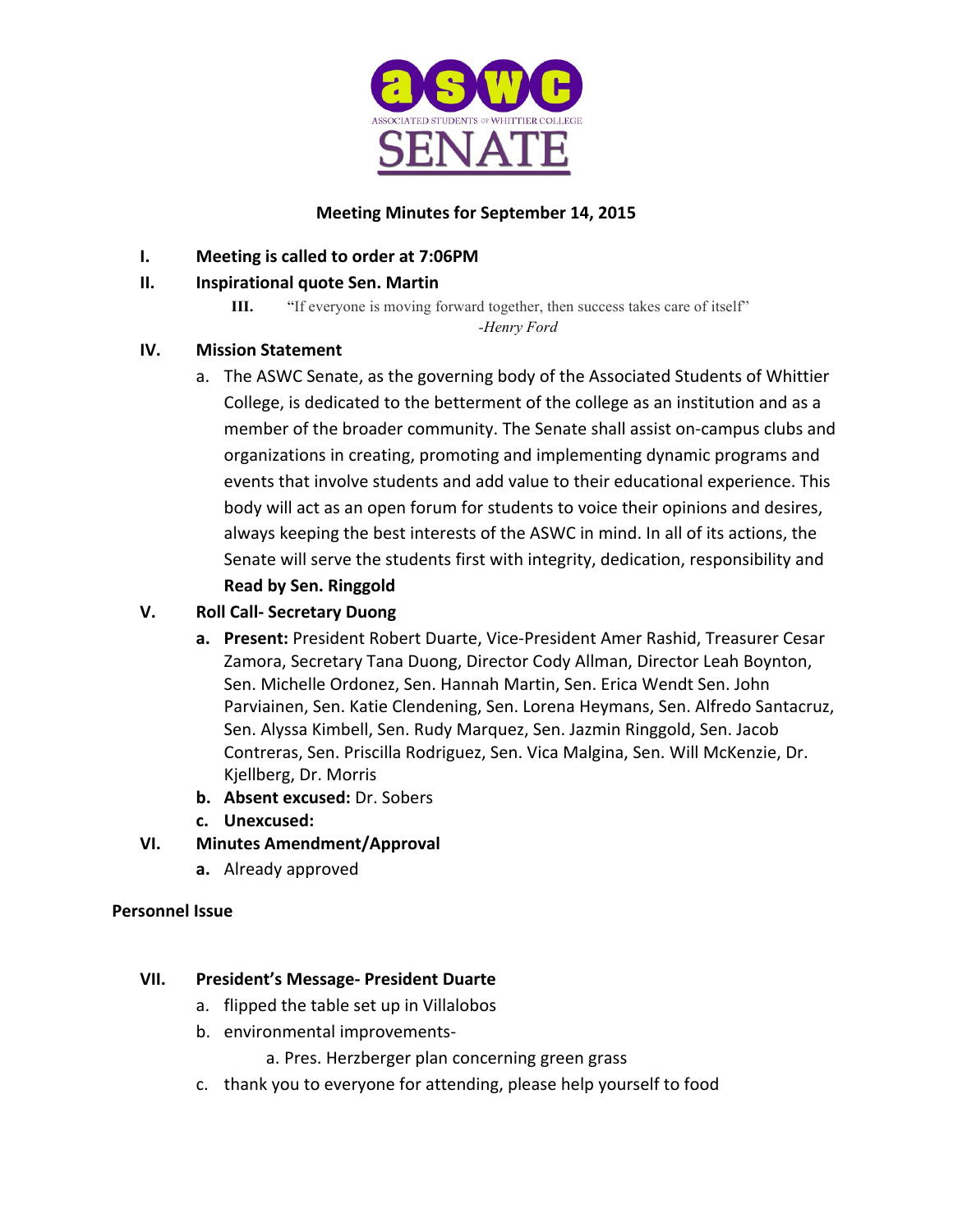#### **VIII. Treasurer's Report- Treasurer Zamora**

| <b>ASWC ACCOUNTS</b>             |                    |
|----------------------------------|--------------------|
| <b>Executive Budget Balance:</b> | \$7,605.00<br>est  |
| Reserve Account Balance:         | \$10,660.92        |
| Total Funds Allocated:           | \$4,875.00         |
| <b>TOTAL ASWC FUNDS:</b>         |                    |
| • General Fund:                  | \$64,985.00<br>est |
| • Total Funds Allocated:         | \$4,875.00         |
| <b>Total Requests Pending:</b>   |                    |
| • First Readings Pending:        | \$2,345.00         |
| • Second Readings Pending:       | N/A                |
| <b>RELATED ACCOUNTS</b>          |                    |
| Program Board Account:           | \$43,250.00        |
| Media Council Account:           | \$63,000.00        |

## **IX.** Constituent Reports

- a. Social Justice Coalition- *Sen. Marquez*
	- a. Sent application for Ted Talk, was denied because doesn't co-ground with organizations on campus
	- b. focus on first coalition going and setting goals for clubs involved
	- c. any orgs interested in social advocacy
- b. Commuter Rep- Sen. Ordonez
	- a. Monday September 28<sup>th</sup>, Commuter Event
	- b. Parking
- c. Residential Hall Rep- *Sen. Martin*
	- a. Trying to share photo in Res Hall, waiting approval
	- b. Positive feedback from honesty by Andre Coleman
	- c. Facilities request at Harris for hot plate safety concerns
	- d. Considering a survey in Res Halls thru RA's about student life
- d. Student Body Rep- *Sen. Parviainen*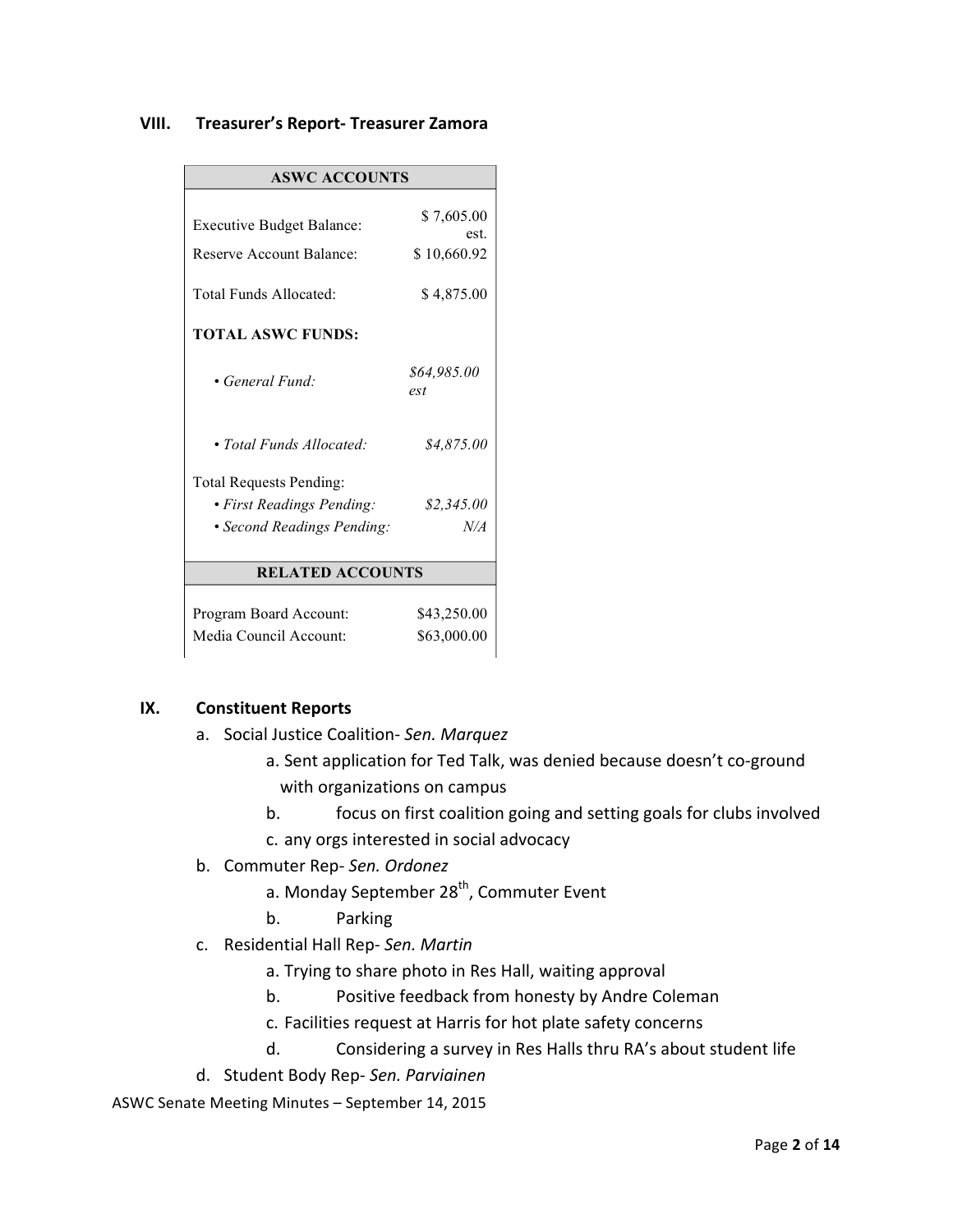- a. Constituent dissatisfied with CI food
- b. parking problems from Whittier High football games- working with Campus Safety
- e. Student Body Rep- *Sen. Heymans*
	- a. Appreciated turf conversion, but not aesthetically pleasing
	- b. sprinkler concerns
	- c. low-flow shower heads in some Res Halls are leaking
- f. Student Body Rep- *Sen. Clendening*
	- a. Upperclassmen were excited about Welcome Week, but felt events were not well marketed but enjoyed the ones that were there
	- b. lack of options at CI and the Spot from dietary restrictions
- g. Student Body Rep- *Sen. Erica Wendt*
	- a. Constituents concerns about sprinklers in quad
- h. Inter-Club Council Rep- *Sen. Kimbell*
	- a. Meeting 4:30-5:30, Thursday LEAP conference room
	- b. Many club interested in being started, lots of first year involvement
- i. Diversity Caucus Rep- Sen. Santacruz
	- a. First meeting will be Sep  $17<sup>th</sup>$
- j. Student Athletic Advisory Committee Male Rep- Sen. Contreras
	- a. First meeting with lead members
	- b. second meeting is upcoming
	- c. football's first game at home this weekend
- k. Student Athletic Advisory Committee Female Rep- Sen. Rodriguez
	- a. Women's soccer 3-0
	- b. trying to increase involvement
	- c.volleyball 3-1 in conference, next game against Cal- Lu
- l. Media Council Rep- *Sen. Ringgold* 
	- a. First meeting, had first readings for funding requests
- m. Inter-Society Council Male Rep- *Sen. McKenzie*
	- a. Thursday Sep.  $17<sup>th</sup>$  Society mixer in stojo
	- b. Student activity fair September  $16^{th}$ , Wednesday
- n. Inter-Society Council Female Rep- *Sen. Malgina*
	- a. Athenian Society has fundraiser at BJ's in Montebello
	- b. William Penn Society Welcome back dance 9pm-1am, Friday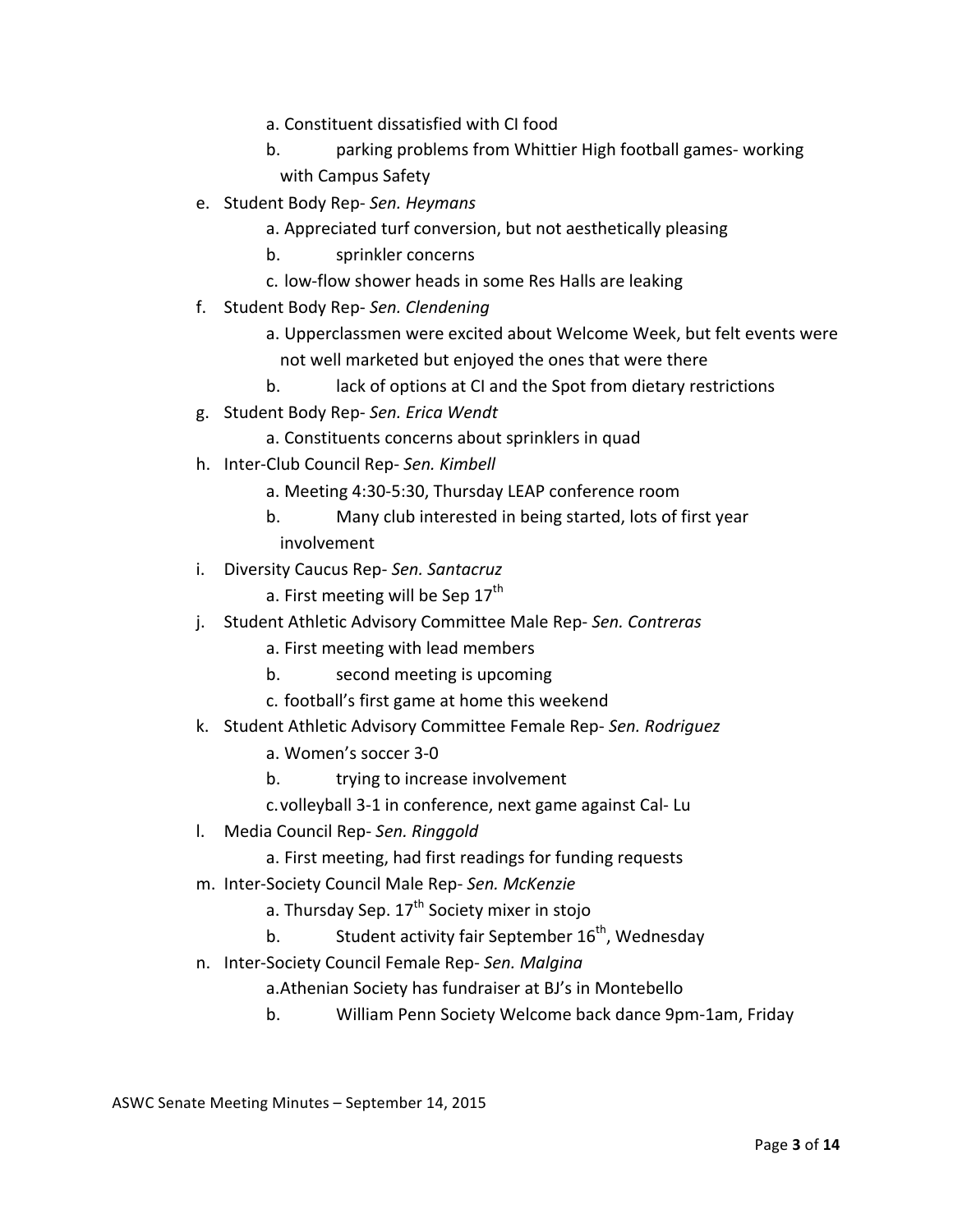# **X. Committee Reports**

- a. Administrative- Vice President Rashid
	- a. Setting a time and date for meetings
	- b. Look forward to binders with bills
	- c. Making sure constitutions for all governing bodies are consistent
	- d. if anybody would like to join please follow up with Vice-President Rashid
- b. Budget- Treasurer Zamora
	- a. Discussed recommended amounts for budget requests
	- b. Mondays at 4:30 in Senate Office
- c. Campus Relations- Dir. Boynton
	- a. Meeting every second and fourth Tuesday
	- b. First project with Elections Committee
	- c. Meeting tomorrow at 4 PM, normally 4:30
- d. Elections- Secretary Duong
	- a. Committee meeting at Mondays 5:30 in Senate office
	- b. discussed upcoming informational meeting and timeline for FCC elections
	- c. Inform and encourage first year constituents to attend meeting
- e. Program Board Program Board Director Allman
	- a. In amidst welcome week currently, halfway through
	- b. well-attended events from the student body
	- c. please come out and support, see announcements
	- d. invested in marketing materials over summer- banners, apparel
	- e. meetings at 5:00 Tuesdays in LEAP, first meeting officially tomorrow
- f. Advocacy- President Duarte
	- a. Paired with Campus Safety
	- b. Students rights, campus safety etc. follow up with Pres. Duarte if interested
	- c. meeting Tuesday, Sep 15 with Bill Wyman about facilities and ground 1:00-1:30?
- g. Culinary- Sen. Clendening
	- a. First meting Sep.  $23^{rd}$  at 5:30, every second and fourth Wednesday in Senate office
	- b. Discussing dining options for students with dietary restrictions
	- c. Any other complaints please attend the meeting, more voices the better
	- d. Try to get survey going for student body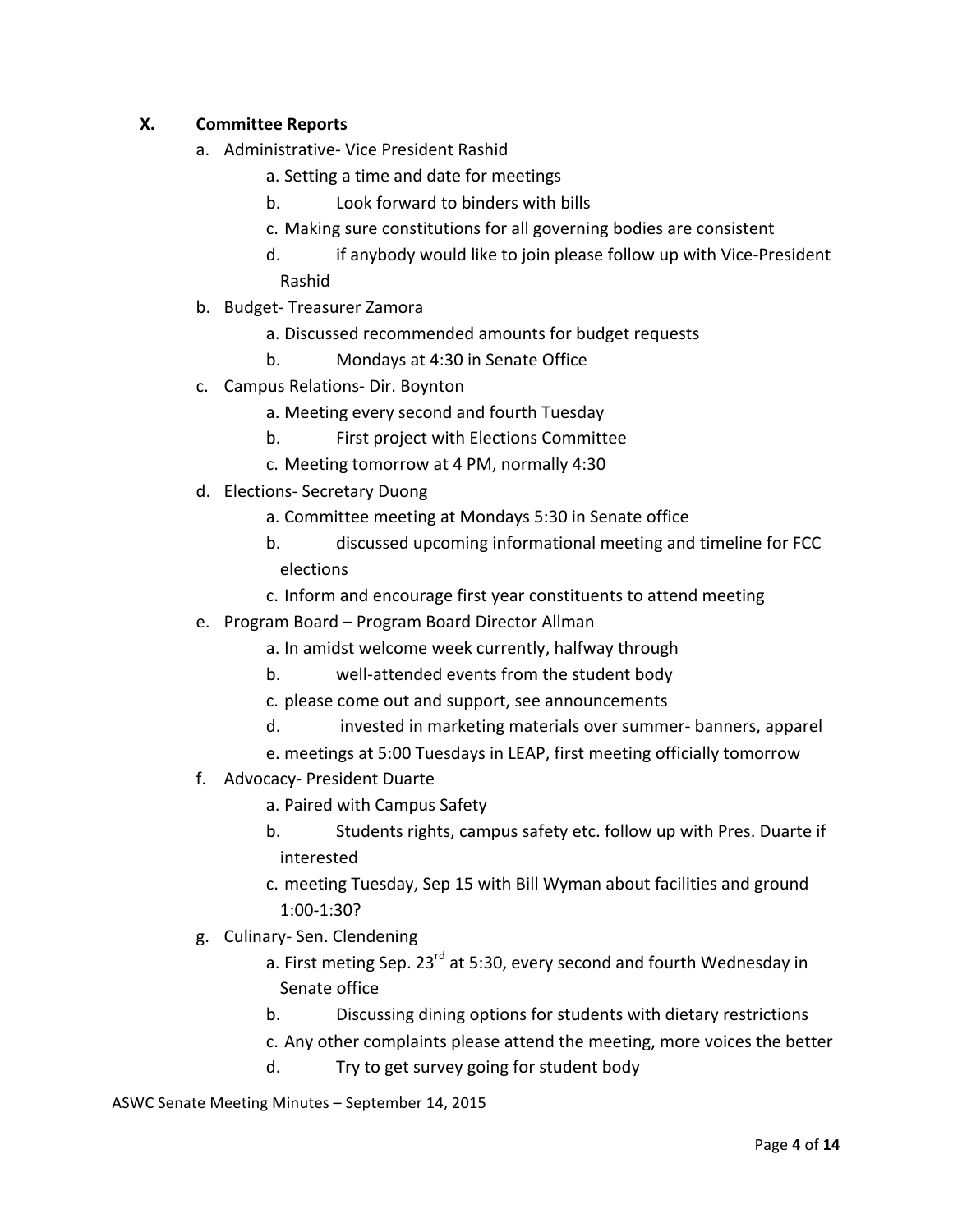- h. Environmental- Sen. Martin
	- a. First meeting tomorrow, Tuesday at 5 in Senate
	- b. **implement** a green and brown waste system
		- 1. work with CI for waste
	- c. Work with students and faculty about environmental things
	- d. Maybe solar panels?
	- e. Positive feedback, like ASWC Refresher about our changes on campus
		- 1. SEFA
- i. Student Feedback- Sen. Marquez
	- a. Meet Mondays 5PM Senate Office
	- b. surveys for student body to provide data, to directly address committees i.e.) culinary, commuter
		- 1. to provide data
		- 2. logistics of collecting data
	- c. discuss creative ways to have forums
		- 1. jeopardy like
		- 2. interactive with prizes and treats
	- d. incorporate OrgSync more becasuse students don't use resource
		- 1. good way for senators to keep in touch with constituents, attempt to resolve this problem from last year
	- e. try to introduce installments
		- 1. how to voice concerns
- j. Academic Affairs- Vice-President Rashid
	- a. Goal of committee: for departmental student council with academic issues
		- 1. mechanism to help with credit problems etc.
		- 2. please see Vice-Pres Rashid post meeting
	- b. encourage students not on table to be involved
- k. Commuter Sen. Ordonez

## **XI. Closed Session at 7:32 PM**

## **XII.** Open Session at 7:38 PM

- XIII. Public Voice This is the portion of the meeting for anyone who is not on the table to address any questions, comments, or concerns.
	- a. Food Recovery Network, Maria... want to bring a project forward

a. Pepsi Dream Machine- serve veterans and student body

b. Every bottle collected increase recycling rate and no cost at school c. Pepsi company would bring one on campus maybe by campus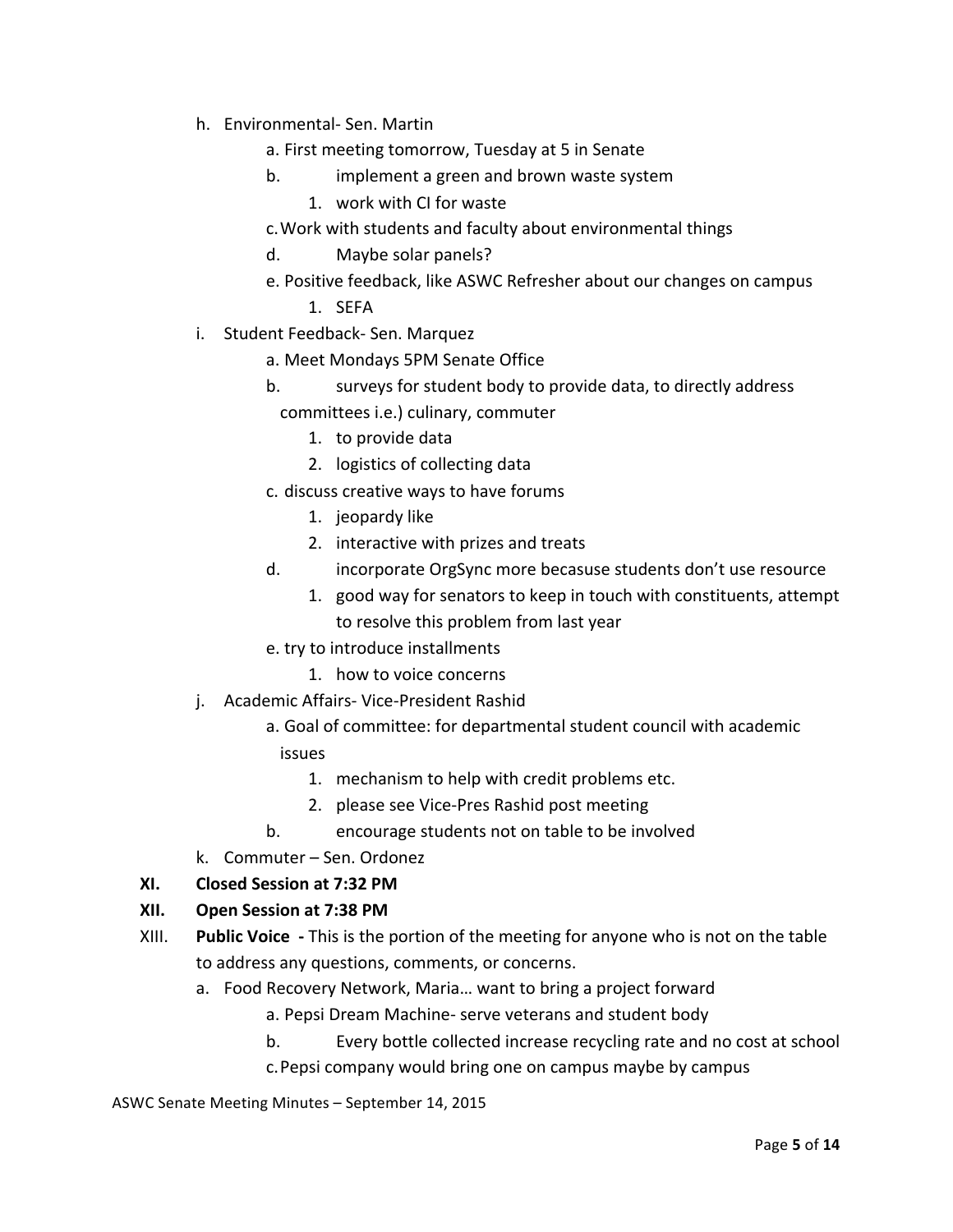- d. Pres. Duarte- Maria emailed over the summer, great idea.... Meet with Sen. Martin on Environmental Committee "what are the coupons..?"
	- 1. You get a receipt every recycle you make collects points
	- 2. Pres. Duarte- maybe create discount with Bookstore or the Spot, maybe that's something we can look into
- e. Sen. Wendt, is there way to attach ID scanner?
	- 1. Previous campuses have connected with ID
- f. Looks just like a vending machine (see picture)
	- 1. Sen. Martin- please speak with Environmental Committee, great collaboration
- g. Spoke with Dean Perez, maybe speak with Pres. Herzberger and we can move forward with this project/ Environmental Committee
- h. Pres. Duarte ".. outside the Spot, because it'll smell?"
- b. HR's new policy with cap for maximum of two jobs or wages cut with minimum a.HR is now allowing for a reasonable wage, effecting work study hours needed
	- b. Stephanie Hernandez said no to asking for a reason why... it's campus related stuff
		- 1. Advocacy Committee will speak with HR
		- 2. Consider come January, minimum wage will be at \$10, because of dollar increase, wages are mandated so Pres. Duarte will communicate a response
		- 3. Maybe internal changes
	- c. Stephanie Hernandez wasn't going to explain because she said other students had no concerns also, please share with Manny and Pres. Duarte
	- d. Reach out to Manny Escalante and Pres. Duarte if concerns pertain to you mescalan@poets.whittier.edu
	- e. Dr. Kjellberg, faculty master at Hartley House- catered mixers
		- 1. plan for 2 faculty master, 2 students, 8 randoms
		- 2. start next Friday, every other Friday
		- 3. possibly get QC people to better advertise
	- a. Dir. Boynton will let QC know and have an article, maybe have her attend
		- 4. Check dates at Hartley House Webpage sign up
		- 5. Events are open to everyone, a wide range of people  $-$  bon appetite, faculty, alumni, trustees, friends of college, anybody etc.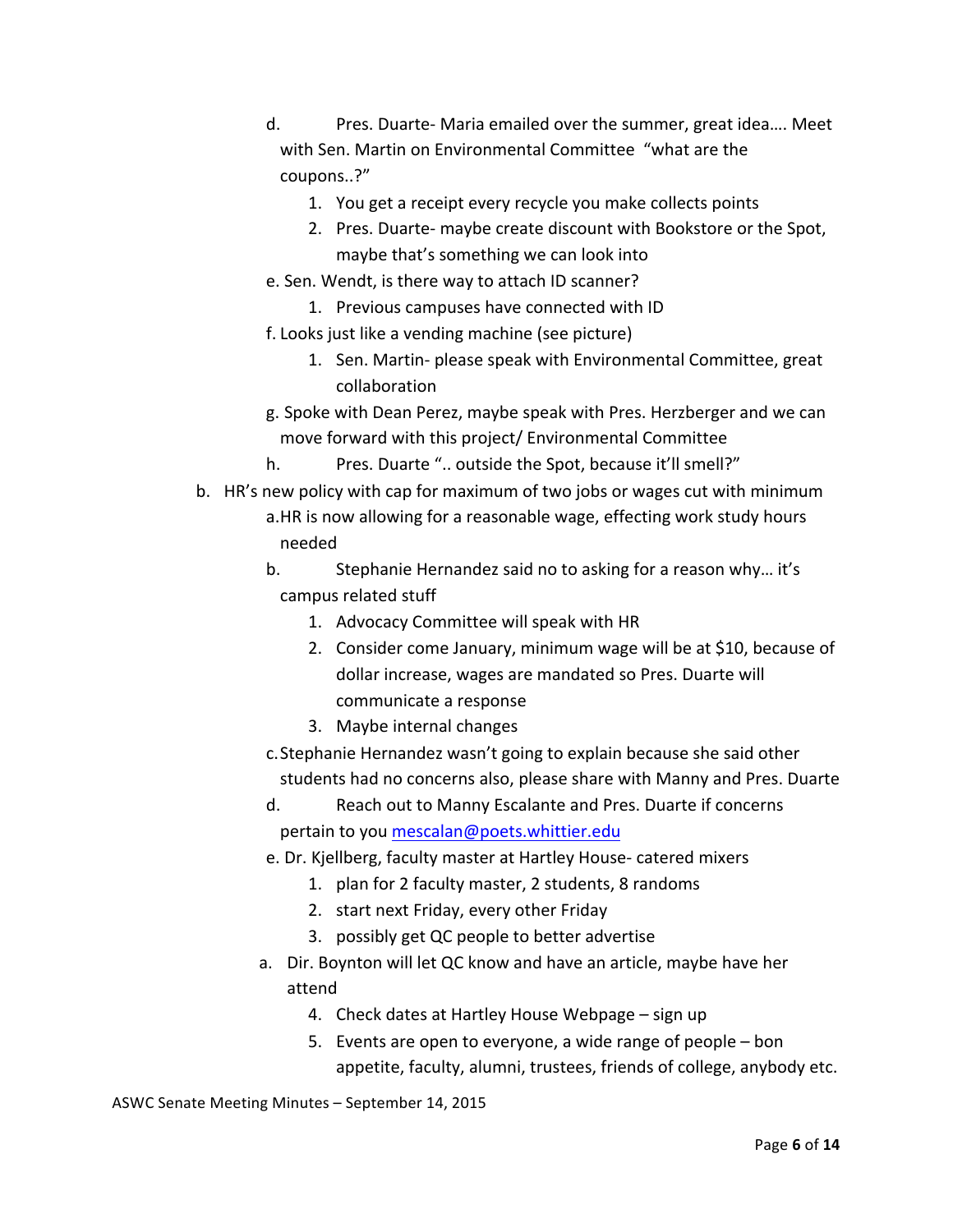- 6. RSVP through emailing, Student-L, flyers, make visible
- 7. Maybe RSVP through OrgSync suggested by Sen. Wendt
- 8. Or publication request form through Dir. Boynton
- 9. Let Student Ambassador Colleagues know

## **First Readings**

- A. Trip to Dodgers Game by LEAP
	- a. Fast Track
	- b. all-you-can eat for students
	- c. try to offer an athletic event
	- d. \$15 per student, try to make it affordable for all students
	- e. marketed on Welcome Week flyers, Org-Sync, announced to all first-years, Poet TV's
	- f. Sen. Kimbell moved to fastrack event
- B. Dia de los Muertos- MEChA
	- a. event every year, cultural event
	- b. sugar skulls
	- c. at least 150 students every year
	- d. advertise email, OrgSync
	- e. the event markets for itself, in Campus Courtyard
	- f. share this with Dir. Boynton to be shared
	- g. event has occurred for like 10 years
	- h. \$75 recommended for medium sized event, decoration
	- i. 11AM- 1:30 PM, how to keep track of attendance with involvement?
		- I. estimated amount, no actual record
	- j. can we arrange for detailed attendance
		- I. maybe OrgSync, through LEAP

## C. Brindis Naviendeo/ Posada- MEChA

- a. Expecting 250 attendance
- b. Authentic Hispanic dinner
- c. An annual event, lots of families attend
- d. Try to look into more available Mariachi bands for more affordable prices
- e. Basing budget off last year's budget
- f. Figure out attendance students and families of previous years
	- i. Point of information, student body funds for families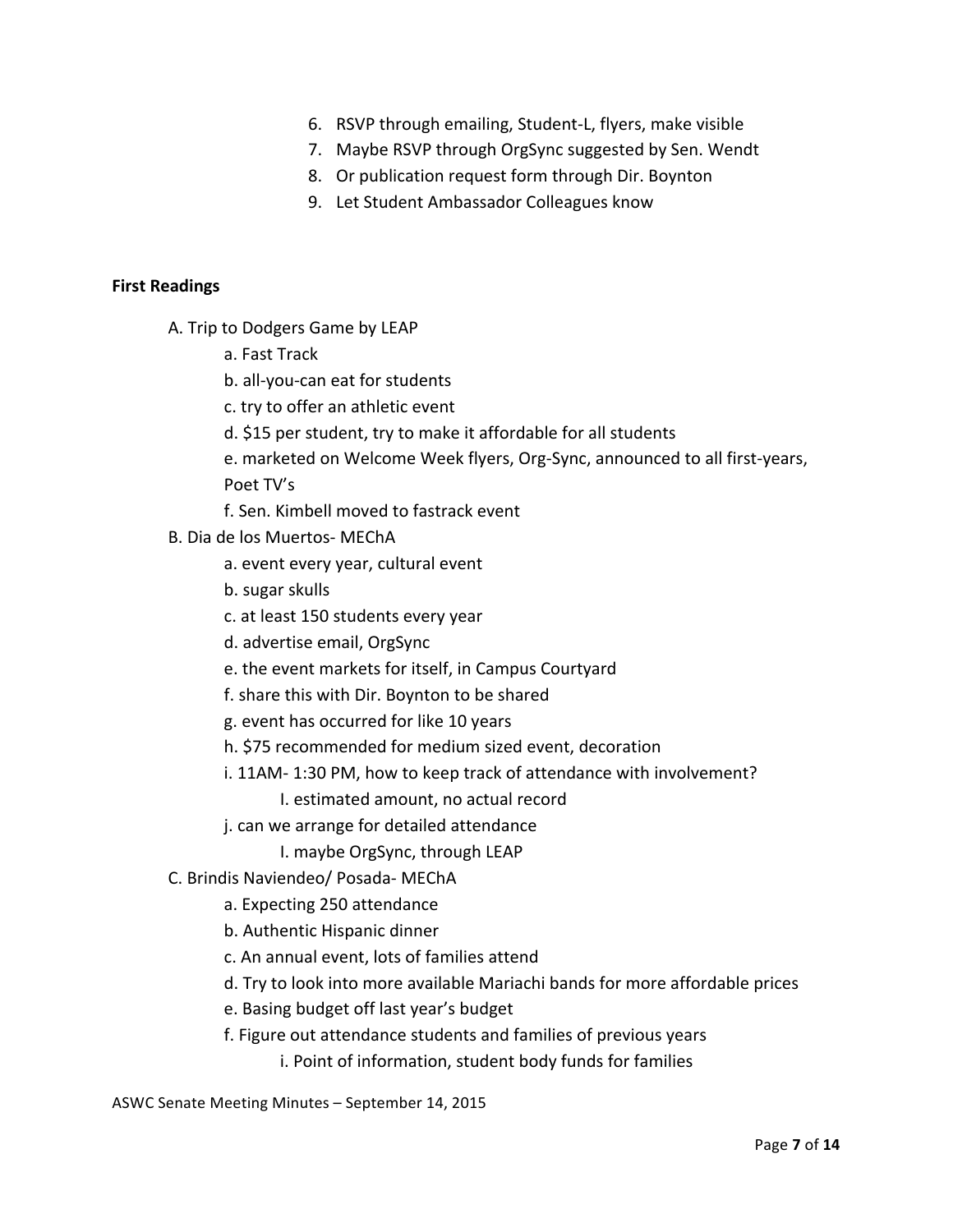## ii. Point of info, events have included guests using student body

fees as well

- D. Ionian Society Rush
	- a. Rush in Venice Beach
	- b. What is funding request towards?
		- i. Transportation and food
	- c. Plan on fundraising
- E. Bilingual Foundation of the Arts Play- Spanish Honor Society
	- a. Student vouchers
	- b. 100-150 previous attendances
	- c. September 26<sup>th</sup>
	- d. Shannon Center charges \$5 per ticket, so why requesting \$1000
		- i. costs for actual performers
		- ii. The tickets are typically subsidized
		- f. Try to track through OrgSync
		- g. Does this request only cover admission fee?
		- h. Housed under ICC portal because not meeting regularly like weekly organizations
- F. Estudiantina- Honor Society
	- a. Requesting a fast-track, event on Wednesday
	- b. Open space performance on campus
	- c. How many performers do you plan on having?
	- d. Article VI it's not in our funding policy
	- e. Point of information, meal vouchers are not charged until actually used
	- f. Cultural Center wants to have this during Student Activity Fair
		- i. They'll perform for no cost if transportation is covered
	- g. Calculate through mileage and what not

h. Is cultural center willing to collaborate financially?

i. Cultural center had a connection with performers which technically subsidizes the fees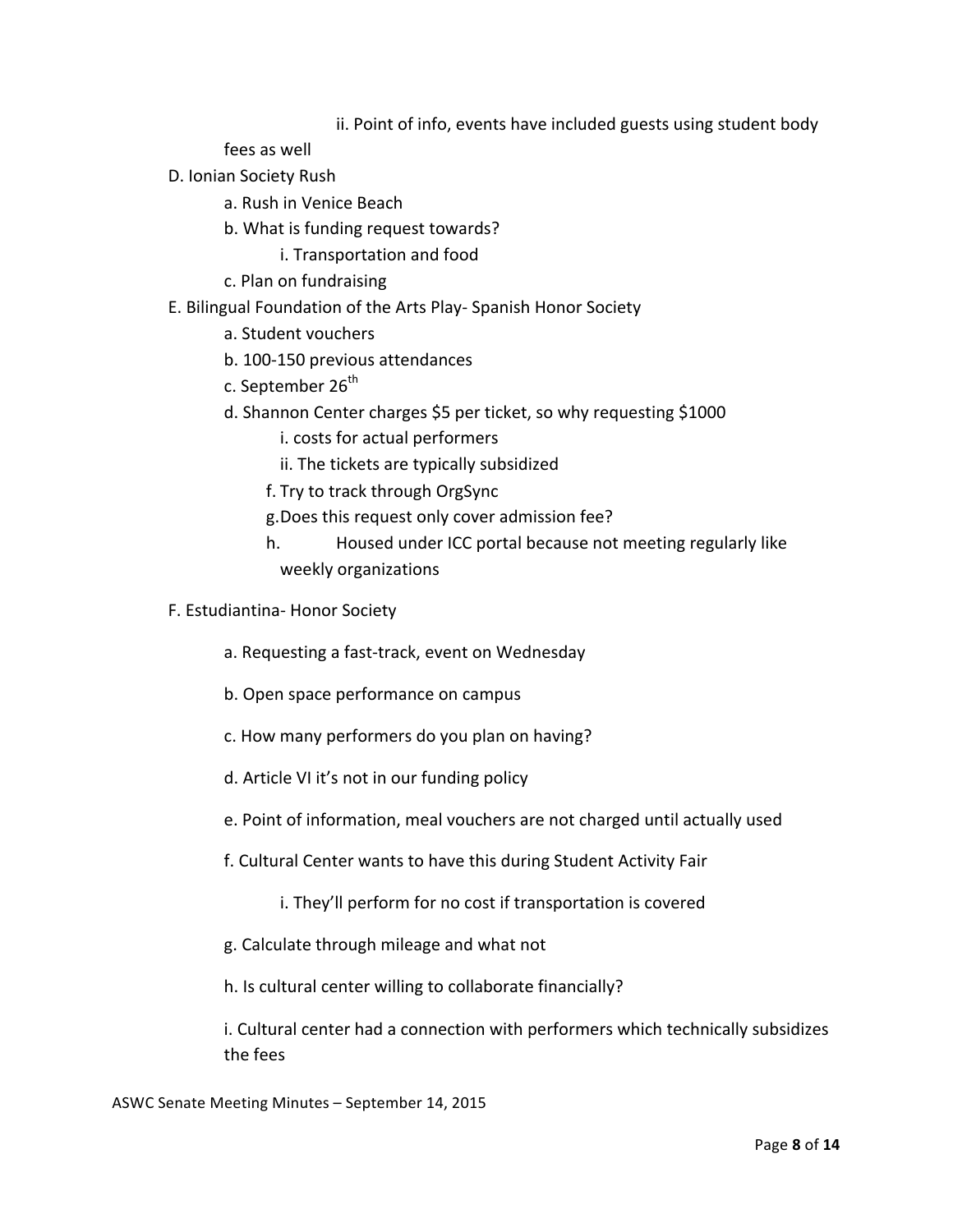j. event is fast-tracked as Daily Calendar Considerations as Item B

**Meeting Recess** at 8:29

**Meeting Continued** 8:35

- G. "These Paper Bullets"- Geffen Playhouse- INTD 100
	- a. October  $28<sup>th</sup>$  6pm-12 am
	- b. 7 remainder spots for student body, 18 students in class
	- c. bus holds 55 passengers, pay additional for tickets? Sure
	- d. Marketing for additional tickets?
		- i. Marketing like flyers, TV etc.
- H. Welcome Back Dance- William Penn Society
	- a. Last year attendance 426, expected 500
	- b. Welcome Back Throwback
	- c. Reduced price for production costs already
	- d. Fundraisers are planned for this semester
	- e. Breakdown of production costs from \$10k to \$6.5k
		- i. Can poet entertainment do lighting?
		- ii. Very limited lighting options
		- iii. Recommended \$3k based off budget committee
	- f. How do you plan to advertise on event?
		- i. Not funded just yet
		- ii. Student-L list
	- g. Advertisement is funded out of pocket
	- h. why are you requesting 3x the recommended funding code?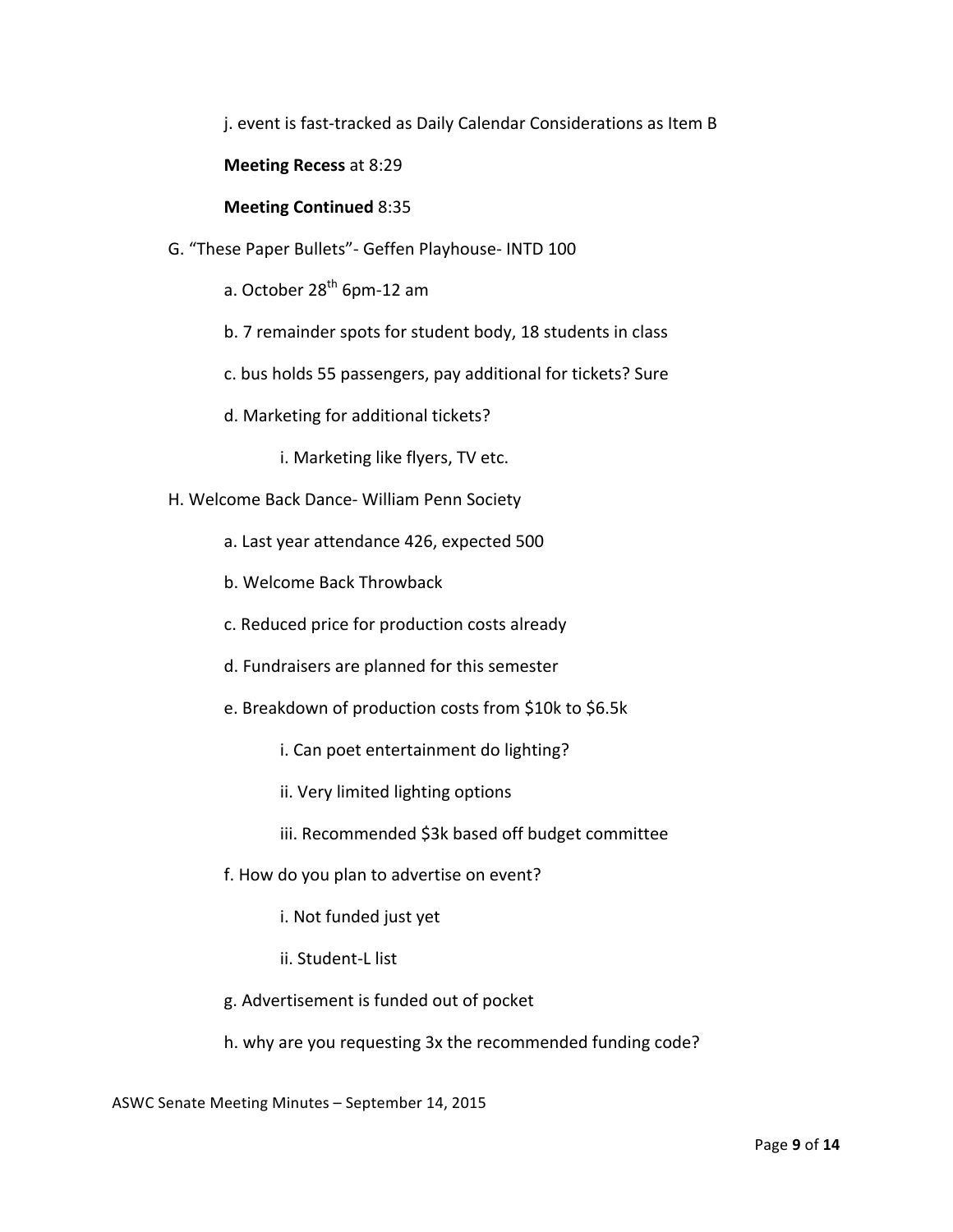i. Sets precedence for the semester

ii. Worth over \$10k, already huge price cut

iii. Recommended \$3,900 is recommended....

iv. Without the lights, nothing appealing towards the event

i. How to market this dance to commuters?

j. Fixed costs: pizza, LEAP staff, and security established by the school and unavoidable 

k. Is there a system to track students who enter dance and leave right away?

i. Check in/ out for system

ii. Based on attendance and partaking in the event through LEAP

l. legitimate DJ, not a student DJ

m. Vice-President Rashid, point of info- lots of fundraising and cut costs in efforts

n. Maxwell, being the first dance generates enough promotion for the dance

o. Appealing to the classes besides first years- wow factor

p. Sen. Clendening moved to fast-track event

I. Wet N' Wild- Metaphonian Society

a. 162 attendance last year, 200-250 attendance expected

b. Breakdown of Wet N' Wild- electric Wet N' Wild

i. "Wet" because foam pit

ii. "Wild" tradition, of mechanical bull

- c. Introducing a tent to prevent weather restrictions
- d. Raised money for a dunk tank to promote event
- e. What are bungee bulls?--- like mechanical bulls with just bungie cords
- f. DJ costs \$395
- g. "So-Cal tents and events" insured, so liability is on the company not the school a. We don't use online renting for tents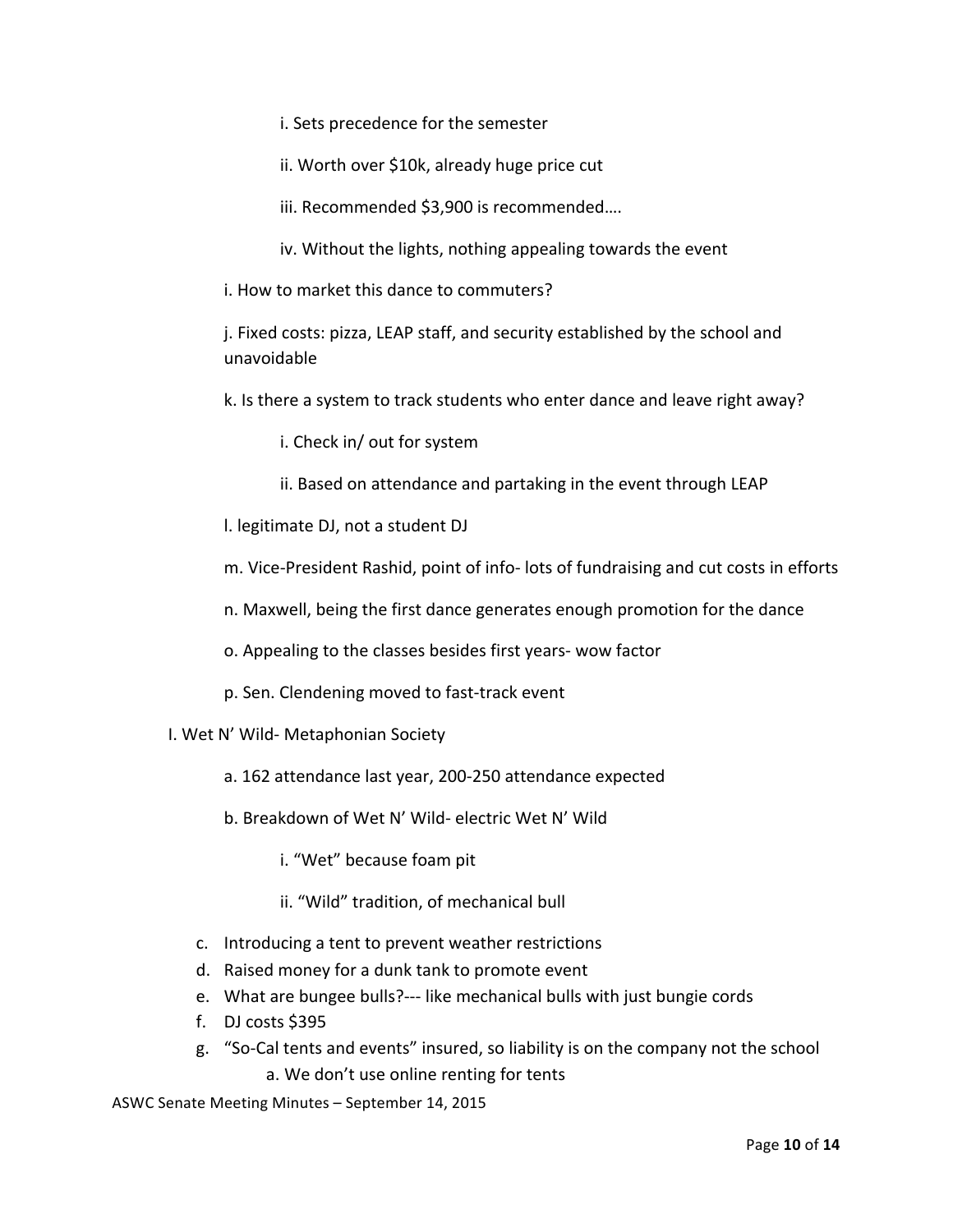- h. Take into consideration Funding Policy should amend so stage is considered
- i. Does gluten-free soap alleviate pinkeye rumors?
- j. Does this address environmental problems?

a. It's a set amount of water

k. Funding code does not specify foam pits therefore recommended amount is \$0

### **Daily Calendar Considerations**

- A. LEAP trip to Dodgers Game
	- a. \$40 without funding from Senate
	- b. Funded for requested amount of  $$1,850$
- B. Estudiantina
	- a. Does cultural center or Spanish Honor Society have any source of funds to supply food?
	- b. Have you fundraised?
	- c. What type of performance?
		- i. Instruments in different parts of campus, multiple locations, traditional music?
	- d. No motions on the floor- event is not funded
- C. William Penn Welcome Back Dance
	- a. A lot is being paid out of pocket and requesting less than last year
	- b. Set precedent of funding for the rest of the year
	- d. as a senate take the initiative to adjust funding policies rather than discourage
	- c. Movements
		- i. Sen. Heymans moved to fund in fully requested (PRO)
			- 1. Funding code is a guideline
			- 2. Introducing an atmosphere by the dance
			- 3. Don't doubt our organizations for their fundraising
			- 4. Trying to expand more to First-Years
		- ii. Sen. Santacruz objected
			- 1. Proposed \$3,900 based on funding code (CON)
			- 2. Develop a system to check actual fundraising
			- 3. Enrich educational experience on campus
			- 4. Primarily first years, maybe
			- 5. Working with an estimated budget
			- 6. Anticipating 4 other societies to request funding
			- 7. Yes guidelines, may be irresponsible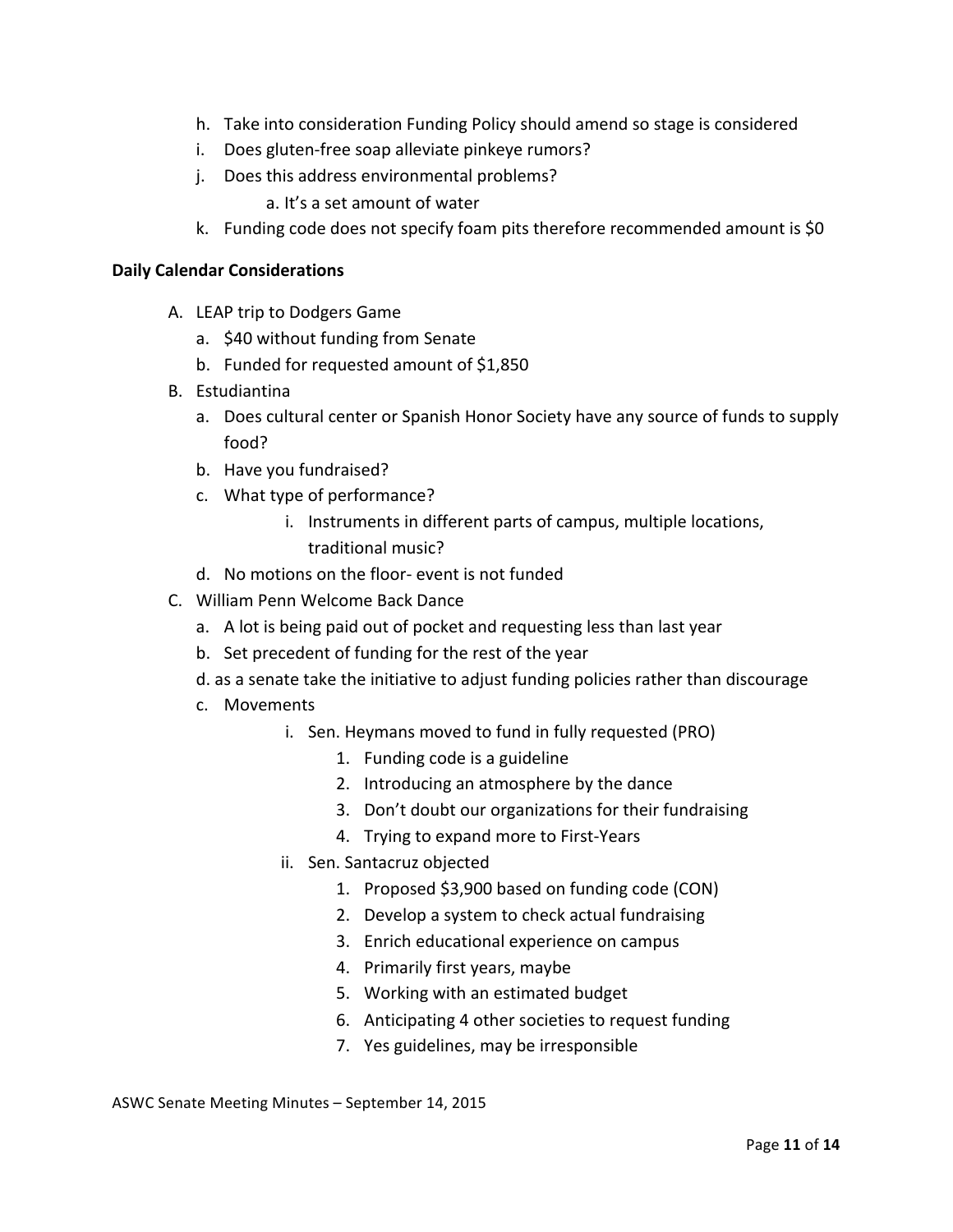- d. Projecting 1500 students, is a low estimate for a more accurate budget, when official budget at  $6^{th}$  meeting
- e. Vote: 4 requested amount
- f. Vote: 4 recommended amount
- g. Vote: 4 abstain
- h. No consensus motion for new amount
	- i. Sen. McKenzie proposed \$4,800 recommended
		- 1. 4 in favor
	- ii. Sen. Santacruz proposed \$4,500 new amount
		- 1. 1 in favor
	- iii. 6 abstained
- i. Sen. Heymans proposed fund requested amount of \$8,300
	- i. You can't expect an event to be held if it was originally a package
	- ii. Hypocritical to not fund events and expect attendance to grow
	- iii. 4 vote for
- j. Sen. Santacruz
	- i. We have to hear requests in the following week
	- ii. 2 vote for
- k. Abstention: 2 vote
- l. Sen. Malgina moves to fund the amount \$4,800
	- i. Vote 3
- m. Sen. Wendt moves to fund the amount of \$8,300
	- i. Vote 5
- n. Abstentions 3
- o. No majority in vote because of abstention, re-do
- p. Sen. Ordonez, funded event in \$6800, no objections

### **Miscellaneous Business**

- a. Constitutional Amendments Proposal
- b. Article VII: The Executive Cabinet

#### **Section E. Term of Office**

*Subsection 1.* Change "Freshman Class Council" to "First Year Class Council"

#### **Article VIII: Legislature**

#### **Section B. Senators**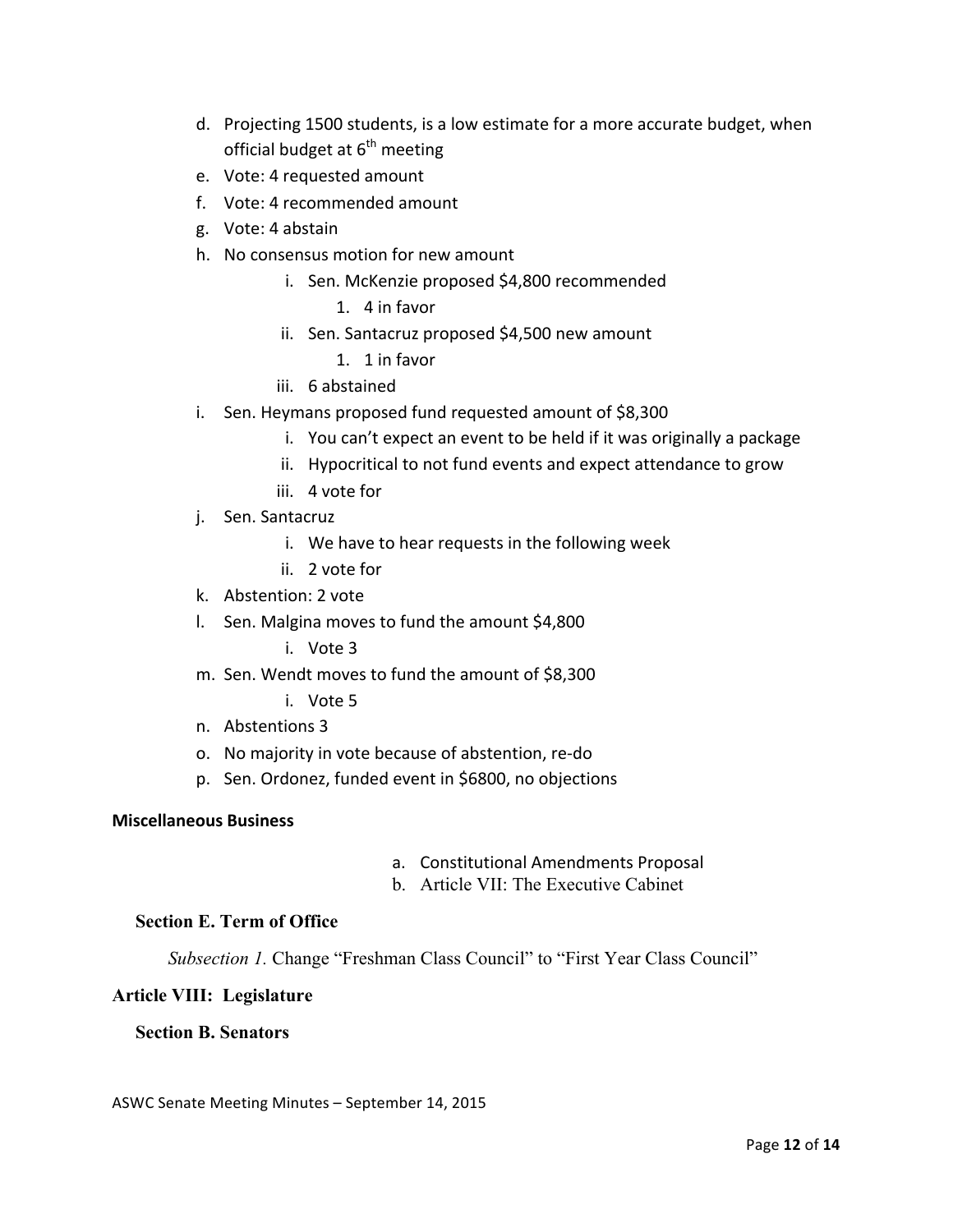*Subsection 7*. Change "Be a liaison from the Senate to the First Year Class and FCC and CIA" to "Be a liaison from the Senate to the First Year Class, FCC, CIA, and CSA"

## **Section D. Candidates, Elections, and Appointments**

*Subsection 2.* Change "All Executive Council Officers shall be elected or appointed for a calendar year term, beginning on the first day of January Interim, and ending on the last day of the Fall Semester" to "All Executive Cabinet Officers shall be elected or appointed for a calendar year term, beginning on the first day of their Inauguration until their predecessor is sworn in"

#### Moved to fast-track

Moved to pass proposed amendments for Constitution

## **Article VI: Campaigning**

### **Section D. Campaign Materials**

Eliminate all mentions of "The Poet Guide" within Section.

*Subsection 4(c).* Change "Area Coordinator" to "Assistant Director"

## **Section E. Campaign Violations**

*Subsection 4(b).* Eliminate "hard copy to their mailbox"

## **Article IX: Polling**

**Section A.** Change "Moodle" to "Online platform"

**Section D.** "Students wanting to vote must show their Whittier College ID and the pollster will cross their name off of a master student list. Discrepancies in the list will be addressed with the Committee and the College" remove section

**Section E.** Remove "the ballots" insert "Ballots that are for positions that are elected by a specific constituency can only be voted on by members of that constituency (such as First Year Class Council, Off-Campus Senator, etc.)"

#### **Article VI: Campaigning**

#### **Section C. No campaigning will be permitted**